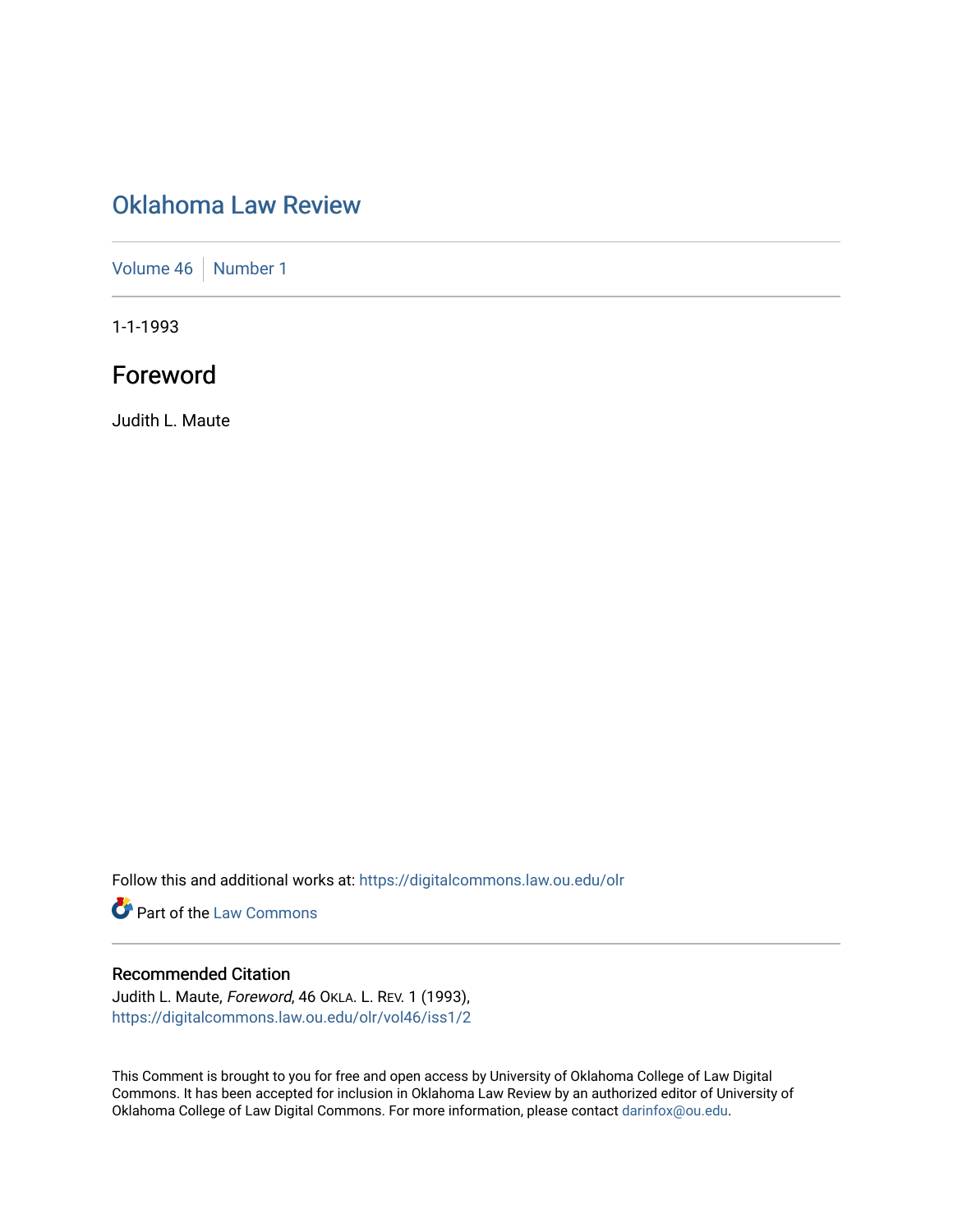# **OKLAHOMA LAW REVIEW**

VOLUME 46 SPRING, 1993 NUMBER 1

## FOREWORD

JUDITH L. MAUTE\*

#### *L Symposium Issue on the Evolving Restatement of the Law Governing Lawyers*

The University of Oklahoma Law Review is honored to publish this symposium issue. It was presented under the auspices of the Professional Responsibility Section of the Association of American Law Schools (AALS) during my term as section chair.' Although the project of writing the *Restatement* had been underway for six years, the section leaders perceived that very few professors or practicing lawyers were acquainted with it. We decided- to fill this void by dedicating our 1993 Annual Meeting to a symposium on the *Restatement.* By doing so, we wanted to develop both a wider understanding of this important work-in-progress and to evaluate existing troublesome issues, in hope that thoughtful scholarly input could improve the final product.

We organized the symposium around several questions: What is the intended scope of the *Restatement of the Law Governing Lawyers?* Is it necessary? After all, the legal profession recently completed a widespread debate over ethics rules, culminating in adoption of the American Bar Association (ABA) Model Rules of Professional Conduct. Almost forty states have now adopted some version of the

\* Professor of Law, University of Oklahoma College of Law. L.L.M., **1982,** Yale Law School; **J.D.,** 1978, University of Pittsburgh; A.B., 1971, Indiana University.

1. AALS is the national organization and accrediting body devoted to improvement of the legal profession through legal education and serves as the learned society for law faculty. AssocIATION OF AM. LAW **SCH.,** 1992 HANDBOOK **1.** The University of Oklahoma College of Law is honored that Dr. Rennard Strickland, director of the Center of Native American Law and Policies Studies, is President-elect of the AALS. He will preside in this important and prestigious position during the 1994 calendar year. Most AALS activity takes place within sections organized by substantive areas of law or other interests. The Professional Responsibility Section membership includes approximately five hundred law faculty who teach or write in this field.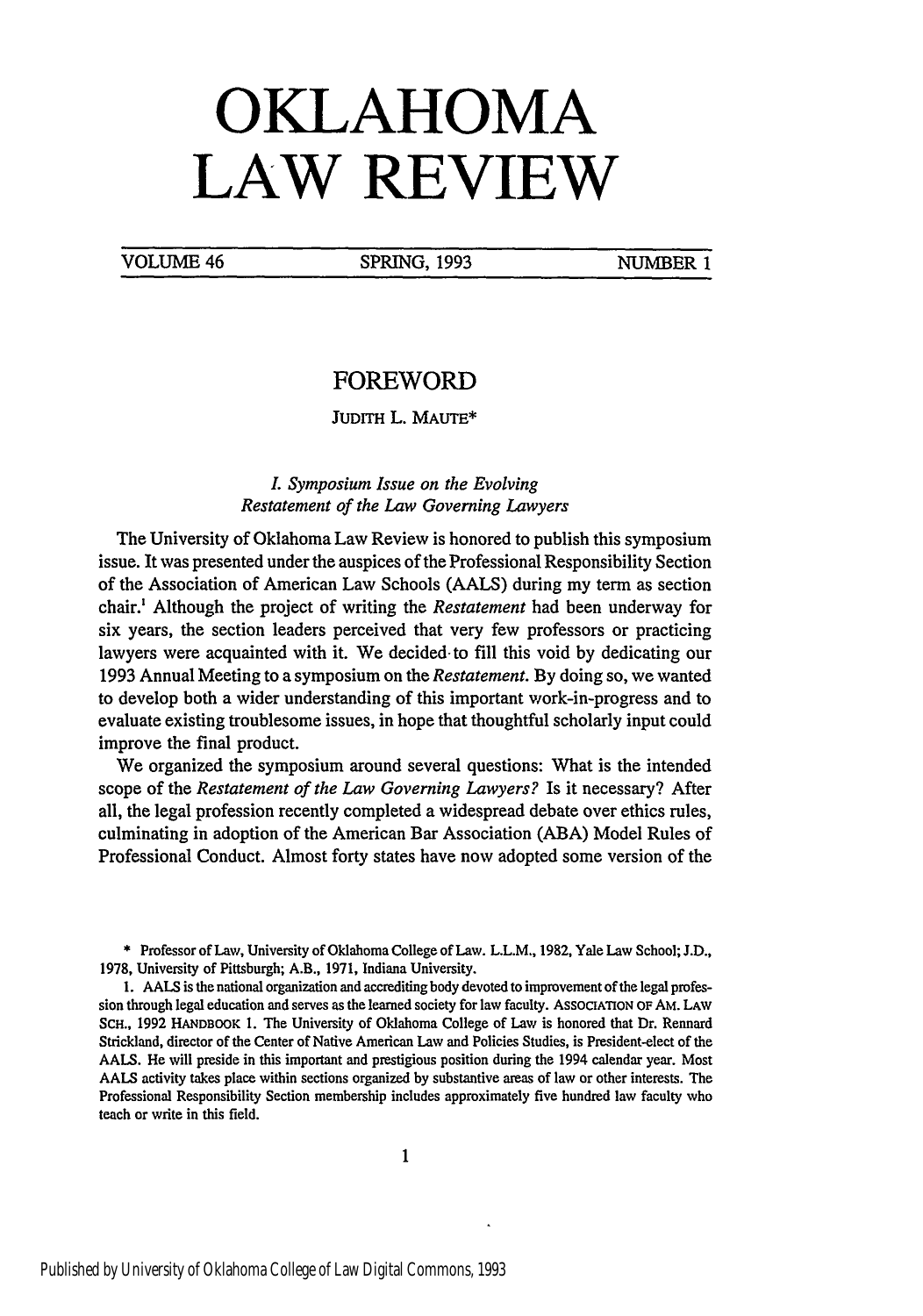Model Rules with local modifications.2 What role would the *Restatement* play on issues addressed in the Model Rules?

We focused on two substantive issues, conflicts of interest and client confidentiality, which were debated intensely within the American Law Institute (ALI). Regarding conflicts of interest, section 204 permits a private law firm to create a screen, or wall of separation, between a lawyer whose prior representation creates a conflict, and the rest of the firm. The Model Rules and prevailing case law explicitly reject the use of private screens unless the tainted lawyer was disqualified because of prior government employment? By what authority does the ALI reverse the accepted view, and what prompted it to do so? Considerable controversy also surrounded the confidentiality provisions,'and, more specifically, exceptions permitting disclosure of a client's intended crime or fraud in order to prevent death, serious bodily injury, or substantial financial loss. The proposed exceptions extend far beyond those allowed by ABA Model Rule 1.6(b), but rejected by many jurisdictions.4 Given the current disarray among states, what justifies the **ALI** to select its own normative vision'?

We also wanted to address issues relating to criminal defense representation, a practice area often overshadowed by civil litigation and high dollar business transactions. Finally, we welcomed input on what the *Restatement* might do regarding lawyers' civil liability for professional shortcomings. The Model Rules have had limited impact in this area because of a clever disclaimer that rule violations do not give rise to a cause of action, or create a presumption that a legal duty has been

2. The Oklahoma Bar Association Model Rules Study Committee evaluated each rule, considered the extent to which it changed Oklahoma law, and whether it stated an appropriate legal standard. The committee proposed approximately 25 changes to the text or comments of the ABA rules. In November 1986, the Oklahoma Bar Association House of Delegates considered the rules and without significant debate, recommended adoption by the supreme court. In March 1988, the Oklahoma Supreme Court adopted the rules. 5 OKLA. STAT. ch. 1, app. 3-A (effective July 1, 1988); *see* **JUDITH** L. MAUTE, **PRACTIONER's GUIDE TO THE OKLAHOMA RULES OF PROFESSIONAL** CONDUcr **(1989).** The author served as *ex officio* reporter to the rules committee. Since **1988,** Oklahoma has adopted several amendments, the most significant ielating to confidentiality. *See infra* note 4.

*3. See* MODEL RULES CF PROFESSIONAL CONDUCr Rules **1.9** to **1.11 (1983,** as amended).

4. Rule **1.6(b)** of the Oklahoma Rules of Professional Conduct recently was amended, reflecting ongoing consideration and refinement of the difficult policy issues concerning exceptions to confidentiality. The amended version includes a new subsection (b)(2), permitting disclosure as needed to rectify harm caused **by** the client's misuse of the lawyer's services. It provides, in *relevant part:*

**(b) A** lawyer may reveal, to the extent the lawyer reasonably believes necessary, information relating to representation of a client:

**(1)** to disclose the intention of the client to commit a crime and the information necessary to prevent the crime;

(2) to rectify the consequences of what the lawyer knows to **be** a client's criminal or fraudulent act in the commission of which the lawyer's services had been used, provided that the lawyer has **first** made reasonable efforts to contact the client but has been unable **to** do so, or that the lawyer has contacted and called upon the client to rectify such criminal or fraudulent act but the client has refused or is unable to do so.

64 **OKLA. BJ.** 436 (Feb. **13, 1993).**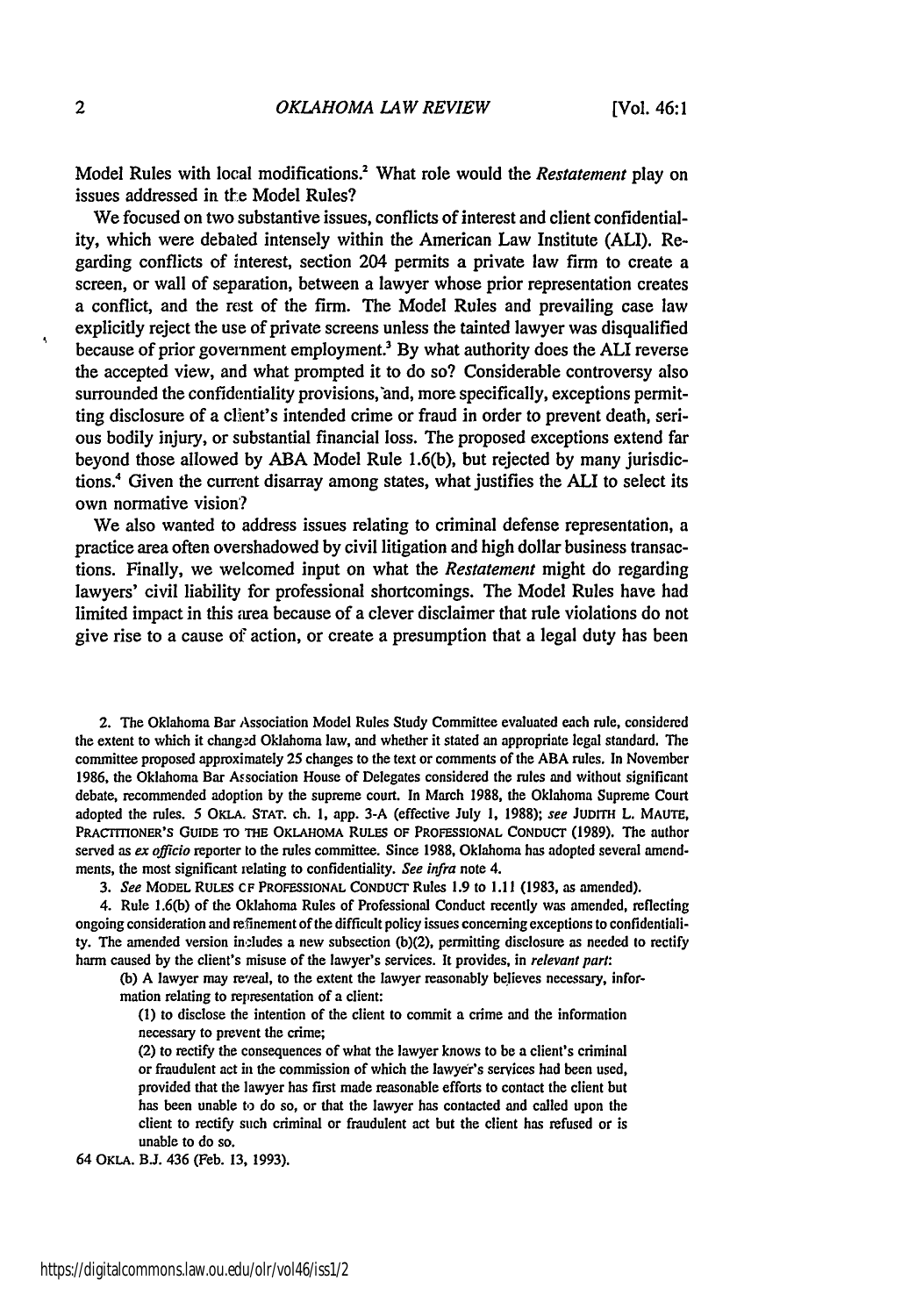#### breached.<sup>5</sup>

Several prominent scholars agreed to address the annual section meeting and to prepare their remarks for publication in the *Oklahoma Law Review.* The distinguished panel included both persons actively involved with the *Restatement* project and thoughtful outside observers. This symposium issue contains polished versions of their remarks. The presenters were: Charles W. Wolfram, the Charles Frank Reavis Sr. Professor, Cornell Law School, Chief Reporter for the **ALI** *Restatement of the Law Governing Lawyers,* and author of a leading professional responsibility treatise; Professor Theodore **J.** Schneyer of the University of Arizona, the leading scholar on the politics and dynamic process of legal self-regulation; Susan R. Martyn, the Andersch-Fornoff Professor of Law **&** Values at University of Toledo, **who** serves as an adviser to the *Restatement;* Stanford Professor Kim **A.** Taylor, former director of the Washington, **D.C.,** Public Defender Service; Professor Fred **C.** Zacharias of the University of San Diego, who has written extensively on issues of confidentiality; and Victor B. Levit, San Francisco practitioner, member of the *Restatement* consultative group, and noted author in the area of legal malpractice.

In **1986** the **ALI** undertook the ambitious task of assembling a comprehensive restatement of the law applicable to the practice of law. The *Restatement* encompasses the broad range of law affecting legal practice, whether expressed in the doctrines of professional discipline, evidence, agency, contracts, or tort.<sup>6</sup> Initially, the project was expected to take at least five or six years. Now, after seven years, much work remains before presenting the *Restatement* to the **ALI** for final adoption. Hopefully, this will occur in the next three or four years.

This *Restatement* project follows the established **ALI** structure, consisting of a complex system of examining the substantive drafting in each tentative draft at multiple levels of review. The ALI's long history of producing authoritative and

**5.** MODEL RULES OF PROFESSIONAL **CONDUCT** Scope **(1983).** Courts **are** split on the effect of this disclaimer. *See, e.g.,* Miami Int'l Realty Co. v. Poynter, 841 **F.2d** 348 (10th Cir. **1988)** (legal malpractice action based on breach of professional duty to client causing lost profits from time-share project); Woodruff v. Tomlin, **616 F.2d** 924, **936** (6th Cir.) (violation is "some evidence" of required conduct), *cert. denied,* 449 **U.S. 888 (1980);** Elliot v. Videan, **791 P.2d 639,642** (Ariz. **1989)** (malpractice was not established **by** violation of Rules of Professional Conduct, but was evidence of malpractice); Fishman v. Brooks, 487 **N.E.2d 1377, 1381-82** (Mass. **1986)** (canon of ethics or disciplinary rule violation is not itself an actionable breach of duty to a client); Lipton v. Boesky, **313 N.W.2d 163, 166-67** (Mich. Ct. **App. 1981)** (violation creates rebuttable evidence of malpractice); Carlson v. Morton, 745 **P.2d 1133, 1137** (Mont. **1987)** (crux of decision in negligence suit relies on proof of breach of legal duty, not on breach of code of ethics); Garcia v. Rodey, Dickason, Sloan, Akin **&** Robb, **750 P.2d 118, 123 (N.M. 1988)** (violation does not give rise to private cause of action for damages against attorneys); Lazy Seven Coal Sales v. Stone **&** Hinds, **813 S.W.2d** 400, 404 (Tenn. **1991)** (Code of Professional Responsibility was not intended to establish a private cause of action for infractions of disciplinary rules but creates remedy solely disciplinary in nature); Harington v. Pailthorp, 841 **P.2d** 1258, **1262** (Wash. **1992)** (violation of Rules of Professional Conduct does not give rise to an independent cause of action against attorney); Hizey v. Carpenter, **830 P.2d** 646, 654 (Wash. **1992)** (experts on attorney's duty of care may properly base their opinion **on** attorney's failure to conform to ethics rule in action for legal malpractice).

**6.** Charles **W.** Wolfram, *The Concept of a Restatement of the Law Governing Lawyers,* **I GeO. J. LEGAL** ETHics **195,** 201 **(1987)** [hereinafter Wolfram, *The Concept of a Restatement].* **7.** *Id.*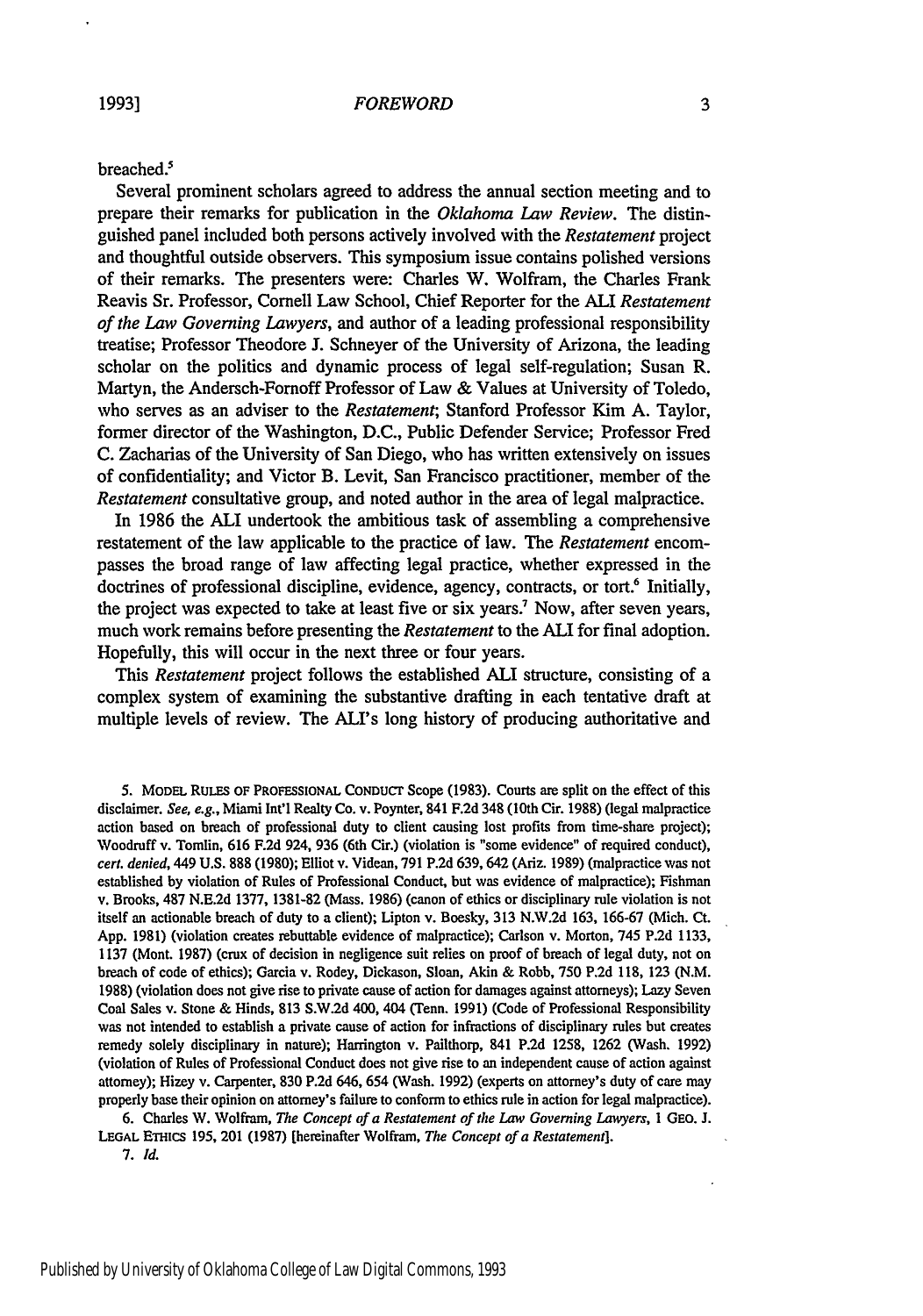persuasive restatements depends upon the dedication of leading scholars, judges, and practitioners with relevant expertise to serve in various capacities - as chief or associate reporters, advisers, or members of the consultative group. First, the reporters produce a tentative draft for review and comment by the project advisers and consultative group. After further revisions from the reporters and approval by the advisers, the Institute council and membership review this draft and vote, first on individual sections and finally on the entire proposed restatement.<sup>8</sup>

This issue of the *Oklahoma Law Review* is the first symposium on the *Restatement of the Law Governing Lawyers.* As such, it serves an important role in the development of law. Lawyers from all fields of practice should acquaint themselves with the proposals ard voice any concerns to those working on the project or to members of the prestigious American Law Institute. When finally adopted, the *Restatement* is likely to affect all practicing attorneys. Unlike the open-ended, democratic debates surrounding the Model Rules of Professional Conduct, the **ALI** restatement process is relatively closed, with limited input from the most distinguished (and elite) practitioners, judges, and scholars.<sup>9</sup> Without fuller input, the final version may overlook some important issues. The following articles are presented to stimulate greater consideration of the *Restatement* among the practicing bar and scholars.

*The Restatement* is about law and not ethics. Professor Wolfram addressed what he describes as a sometimes uncomfortable fit between the *Restatement* and legal ethics. He defines the term "legal ethics" narrowly, to include any "normative statement or quality ascription that one might apply to the actions of a lawyer or law firm *except* narrowly legal statements or ascriptions."<sup>10</sup> The uncomfortable fit occurs in restating well-settled law which professionals may regret for ethical reasons. Future drafts will contain the following disclaimer limiting the *Restatement* to questions of law and not ethics:

We take this occasion to remind readers that, as with all work on this Restatement of the Law Governing Lawyers, this draft aims to restate the law. It reflects decisional law and statutes and takes account of the lawyer codes in its formulations. The formulations are a statement of the law applicable in malpractice and disqualification proceedings and other contexts to which that body of law is applicable. It also may inform the interpretation of the lawyer codes in disciplinary and similar proceedings. Because this is a Restatement of the Law, the black letter and Comments do not discuss other important subjects, such as matters of sound professional practice of personal or professional morality or ethics. Such other non-legal considerations may be referred to in the

**8.** *Id.* at **199.**

*9. See* Theodore **J. Schneyer,** *The Restatement and the Model Rules: Rivals or Complements?, 46* **OKLA.** L. **REV.** *25,* **27 (1993).**

**10.** Charles W. Wolfram, *Legal Ethics and the Restatement Process- the Sometimes-Uncomfortable Fit,* 46 OKLA. L. **REv. 13, 13 (1993)** [hereinafter Wolfram, *Uncomfortable Fit].*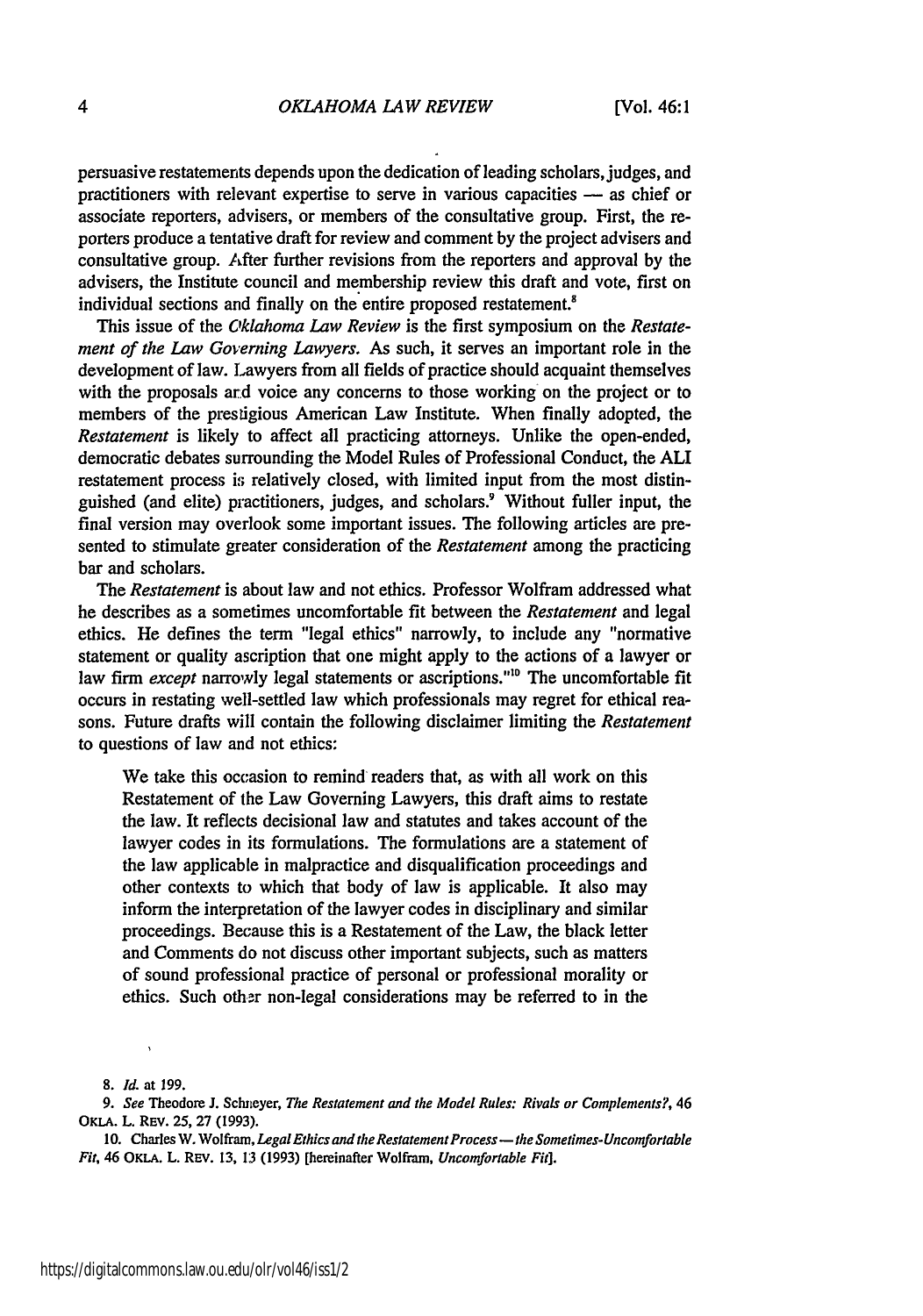Reporter's Notes, but those discussions do not, as is traditional, constitute the position of the Institute."

Professor Wolfram gave two reasons why the *Restatement* limits its scope to law, and not ethics. First, it is limited so courts deciding questions of liability do not become confused and find that suggestions for "sound professional practice" constitute enforceable, normative legal rules. Second, the *Restatement* is *not* intended to reconsider the fundamental questions of professional ethics so intensely debated around the Model Rules. Rather, it aims to restate existing law, as articulated in most jurisdictions. Where the law is not settled, the reporter has discretion to recommend any common law proposition supported by existing case law." In that respect, any restatement holds the possibility for significant law reform.

Professor Schneyer addressed the most basic question: Why have a *Restatement of the Law Governing Lawyers?* Prior restatements focused upon distinct areas of substantive law and were successful because of the strong commitment to disinterested legal craftsmanship. By contrast, this *Restatement* draws upon many diverse areas of law, bound together only by their application to the practice of law. He cautions that "intervening in the Balkans is often futile and always risky."'3 Overall, he's not so sure it was a good idea.<sup>14</sup> His metaphor to the international Balkans conflict nicely frames the issue. What are the consequences when an elite organization such as the ALI shifts the center of gravity in defining relevant law from the more inclusive and democratic processes of the ABA? He explores areas where the *Restatement* is a competitive rival to the Model Rules, as well as those areas in which they are complementary. In some cases, the *Restatement* overlaps with and diverges from the rule formulation, which could undermine the ABA's role as lawgiver. The Model Rules' reach clearly is not limited to issues of discipline; numerous provisions have their greatest application in other contexts.<sup>15</sup>

Professor Martyn focused on *Restatement* section 204, which directly conflicts with the Model Rules' prohibiting the use of private law firm screens to avoid disqualification based on a prior representation. She analogized section 204 to a mutt one adopts from the pound as a puppy: it draws from several genetic strains, but there is no way to predict which will become dominant as the dog (or the law) matures.<sup>16</sup> She sketched the provision's development as framed by internal division among advisers. The final version reflects victory by the "pragmatic majority" over the "purist minority."17 She criticizes the debate for focusing on the wrong issues

11. **RESTATEMENT OF THE** LAW **GOVERNING** LAWYERS at xxiii-xxiv (Tentative Draft No. **5, 1992);** *see also* Wolfram, *Uncomfortable Fit, supra* note 10. *See supra* text accompanying note 5.

12. Wolfram, *Uncomfortable Fit, supra* note **10,** at 16-17.

13. Balkanization of the law is a term reflecting the extent of fragmentation and conflict among jurisdictions on any given issue.

14. Schneyer, *supra* note 9, at 26.

15. *See, e.g.,* **MODEL RULES** OF PROFESSIONAL CONDUCr Rules **1.10,** 1.13, 1.5, 1.8(a) (1983); Schneyer, *supra* note 9, at 29-30.

16. Susan R. Martyn, *Conflict About Conflicts: the Controversy Concerning Law Firm Screens, 46* OKLA. L. REV. 53, 53 (1993).

17. *Id.* at 56.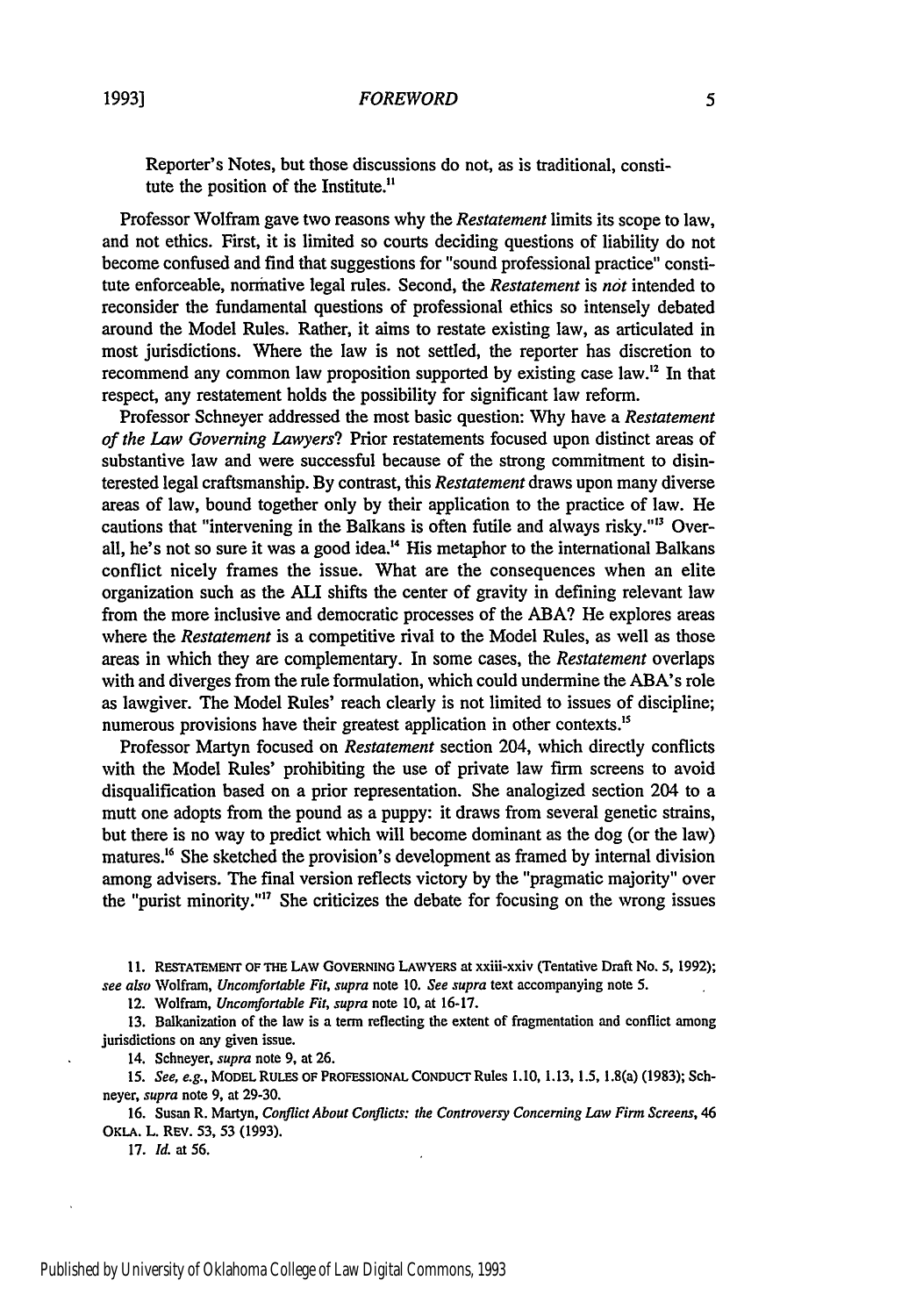and warns of an uncertain future.<sup>18</sup> If private screening follows the genetic strain from securities law, it may impose endless duties of implementing and monitoring each screen and create the risk of civil liability and loss of fees if such measures are inadequate.<sup> $19$ </sup> The alternative is to live without the dog (private screens) and avoid conflicts of interest by taking greater care to preserve and nourish existing professional associations.'

Professor Taylor identified several areas in the *Restatement* warranting more attention on problems peculiar to representation of indigent criminal defendants. Later drafts should intersperse additional illustrations and comments focusing on this unique practice context. For example, the *Restatement* should acknowledge the nonconsensual formation of the client-lawyer relationship and endorse adherence to established standards for appointment.<sup>21</sup> Commentary should refer to the lawyer's duty to avoid case overloads that impair effective representation.<sup>22</sup> Section 44(3)(g), permitting counsel to withdraw from "unreasonably difficult" representations, should recognize the inherent problems of mistrust and define appropriate efforts to improve the relationship before seeking to withdraw.<sup>23</sup> Institutional indigent defenders need guidance on handling conflicts between the individual and group interests of the clients they represent. Professor Taylor joined those who denounce *the Restatement* for replacing traditional espousal of zealous advocacy with a duty of reasonable diligence. "[Z]ealous representation does not necessarily invite wild posturing." $24$  Especially in this practice context, the failure "to impress upon the lawyer that effective representation of an indigent accused requires that she [act] zealously ... [may] prevent the client from receiving fair treatment in the criminal justice system."<sup>25</sup>

Professor Zacharias criticized the manner in which section 117 purports to state the majority view on the limited exceptions to confidentiality, when in fact, it reflects the reporters' view of the "best approach."<sup>26</sup> This disguised reform effort conflicts with established ALI tradition of disinterested drafting. The advocacy approach used in drafting a relatively controversial position while appearing to restate the law will be readily apparent to the legal community and ultimately may detract from the overall value of the *Restatement."* Instead, he prescribed a specially crafted drafting approach for when the *Restatement* seeks to reject a majority view: identify and explain why the ALI adopts a new position; demon-

**18.** *Id* at **58.**

**19.** *Id.* at 59; see also Mon'oe Freedman, *ALl to* Clients: *DROP DEAD!,* **LEGAL TIMES,** May **31,** 1993, at **26.**

20. Martyn, *supra* note **16,** at **61.**

**21.** Kim **A.** Taylor, Reading Between the Lines: Indigent Defense Issues and the Restatement of the *Law* Governing Lawyers, 46 **OKLA. L. Rev. 63, 65 (1993).**

22. *Id.* at **67.**

**23.** *Id.* at **68.**

24. *Id.* at 66.

**25.** *Id.*

**26.** Fred **C.** Zacharins, **7e** Restatement and Confidentiality, 46 **OKLA. L. REv. 73, 75** (1993).

**27. Id** at 82-83.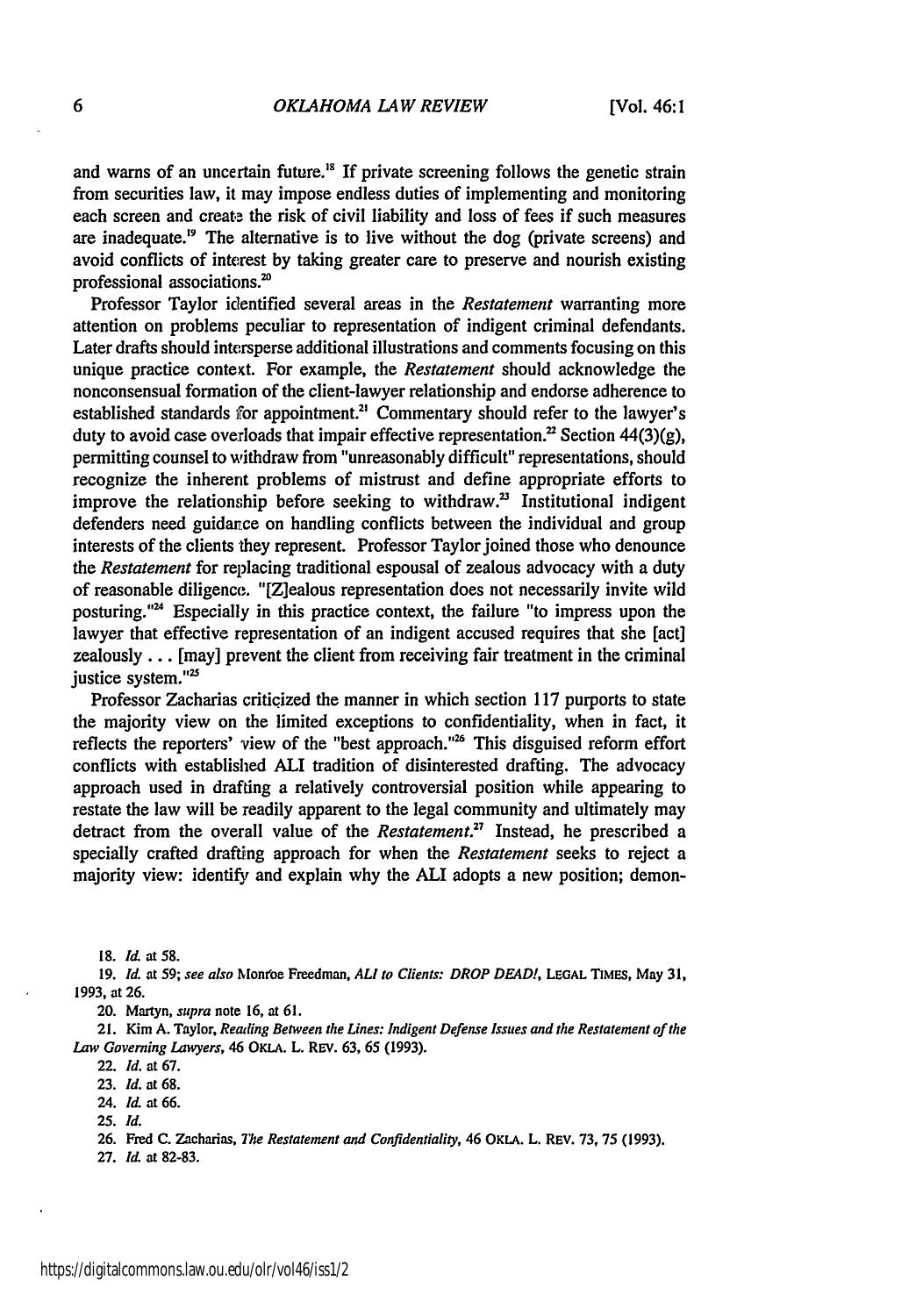strate why the respected membership agreed to abandon the prevailing view of state ethical codes; and substantiate its judgment by evaluating empirical data on how the state rules actually operate.<sup>28</sup>

Mr. Levit surveyed the topics that will be covered in the pending chapter on malpractice. He predicted future developments on questions of civil liability relating to permitted disclosure of confidences and the whole conflicts area arising from screening, nonconsentable conflicts, and financial relationships between client and lawyer.<sup>29</sup>

Lively audience discussion ensued from these thought-provoking presentations. Comments spanned the spectrum: will the *Restatement* impede future development in the law? What will become of Professor Martyn's puppy  $-$  is section 204 little more than *Silver Chrysler?*<sup>30</sup> How should the *Restatement* address the effect of ethical violations on civil liability? West Virginia Professor Carl Selinger shared his critique of tentative comment language regarding an advocate's effort to discredit the testimony of a truthful witness. For this symposium, he probed further into the policy and limited legal authority that permits discrediting in the context of criminal defense. He proposes inclusion of a comment stating "that existing law implicitly condemns the practice outside of criminal defense representation."'" **ALI** recognition that discrediting is illegitimate would boost confidence in the adversary system as an instrument of justice and make it clear that this practice has no place in civil litigation.<sup>32</sup>

#### *I. Significance of the Restatement*

#### *A. Advanced Stage of Legal Development*

Although we will not see the final result for some time, the *Restatement* is immensely important, even while tentative in form. It represents a new maturity in the law of lawyering. Professor Nancy Moore argues that under the Model Rules, the legal profession has attained a very advanced stage of development among professions:

Indeed, codes themselves have been distinguished according to their stage of development. Typically, they begin as a simple set of ideas to which adherents aspire, then move to a "second-level" code, which

**28.** *Id.* at **83.**

29. Victor Levit, *The Effect of the Restatement on Rules of Malpractice,* 46 OKLA. L. REv. 87 (1993).

**30.** *See* Silver Chrysler Plymouth, Inc. v. Chrysler Motors Corp., 518 F.2d 751 (2d Cir. 1975) (leading case limiting when a lawyer is disqualified because of a former representation). The Tenth Circuit recently denied disqualification in a bankruptcy case where the substantial relationship test was satisfied, but the court determined the information was not sufficiently material to the current matter. *See* **SLC** Limited V v. Bradford Group West, Inc., 999 F.2d 464 (10th Cir. 1993).

*31. See* Carl M. Selinger, *The "Law"on Lawyer Efforts to Discredit Truthful Testimony,* 1993 OKLA. L. REv. 99, 105 (1993).

32. *Id.* at 106.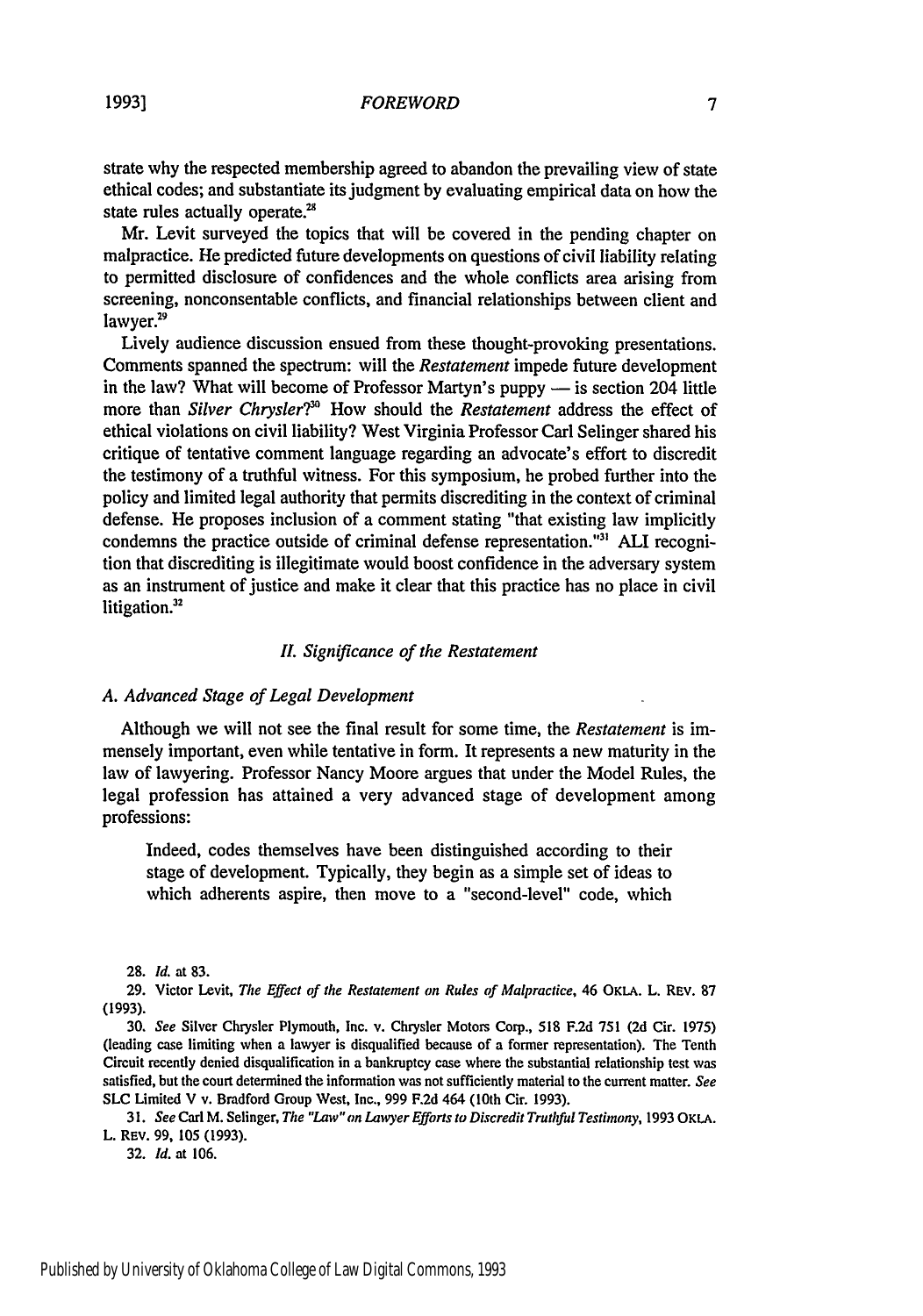contains more stringent language and is designed to be enforced, and finally advance to a "third-level," in which the standards for proper practice are so clearly laid out that "[w]hat is left is little more than a quasi-criminal code enforced by a professional society rather than a constitutional government." With the adoption and enactment of the Model Rules, the legal profession may be the first to achieve a true "third-level" code. (Indeed, given their unique legal status, the Model Rules might be fairly characterized as initiating a new "fourth-level" status, perhaps unattainable by any other professional code.) $33$ 

All professions are subject to some law beyond that of their own codes. The extent of noncode law varies by profession and its depth of involvement in soci $ety.^{34}$  Over two centuries, the legal profession has become involved in all facets of American life. It is hard to imagine any aspect of modem society that is not in some way affected by the long reach of the law. (Perhaps lawyer-bashing exists in part because the law and its practitioners are annoyingly ubiquitous.) Lawyers are at the heart of much lawmaking, whether through legislation, regulation, or litigation. Disputes frequently arise about the scope, effect, and consequences of lawyer involvement, thus producing a far-ranging law of lawyering. Many diverse strains of law exist, primarily having in common their connection to the practice of law."

*The Restatement* represents the next developmental stage. As contrasted with ethics codes, which define permissible standards of conduct, the *Restatement* attempts to combine the diverse judicial, statutory, and code formulations into one comprehensive document. The mere undertaking of this project reflects the ALI's judgment that the Model Rules left many important issues unresolved and a continuing need to reflect upcn the law of lawyering.'

The *Restatement* seeks to further professional education by addressing gaps in lawyers' understanding of the law as it applies to their practice.<sup>37</sup> Lawyers unfamiliar with this body of law act at their peril. Knowledge of the disciplinary rules is not enough. Under the evolving law governing lawyers, one's acts or omissions may result in criminal or civil liability or court-imposed sanctions. Unfortunately, many in the practicing bar lack sufficient working knowledge of this developing law.

**33.** Nancy **J.** Moore, *The Usefulness of Ethical Codes, in* **[1989] 1 ANN. SURV.** AM. **L. 7, 15.**

34. Compare, for example, the medical and architecture professions: almost everyone obtains medical care sometime in their life, but relatively few persons elect to retain the services of an architect. The frequency and nature of medical services increase the risk of conflict, and hence prompts development of an exhaustive common law.

35. Schneyer, *supra* note 9, at 25.

36. Wolfram, *The Concept of a Restatement, supra* note 6, at 196. The *Restatement* project should not be taken as a hostile rejection of the Model Rules. Professor Geoffrey **C.** Hazard served as reporter to the ABA Commission on the Rules of Professional Conduct, and shortly after their adoption, became Director of the American Law Institute. The project undoubtedly reflects his judgment that the project was both justified and complementary to the ABA Rules.

37. Wolfram, *The Concept of a Restatement, supra* note 6, at 198-99.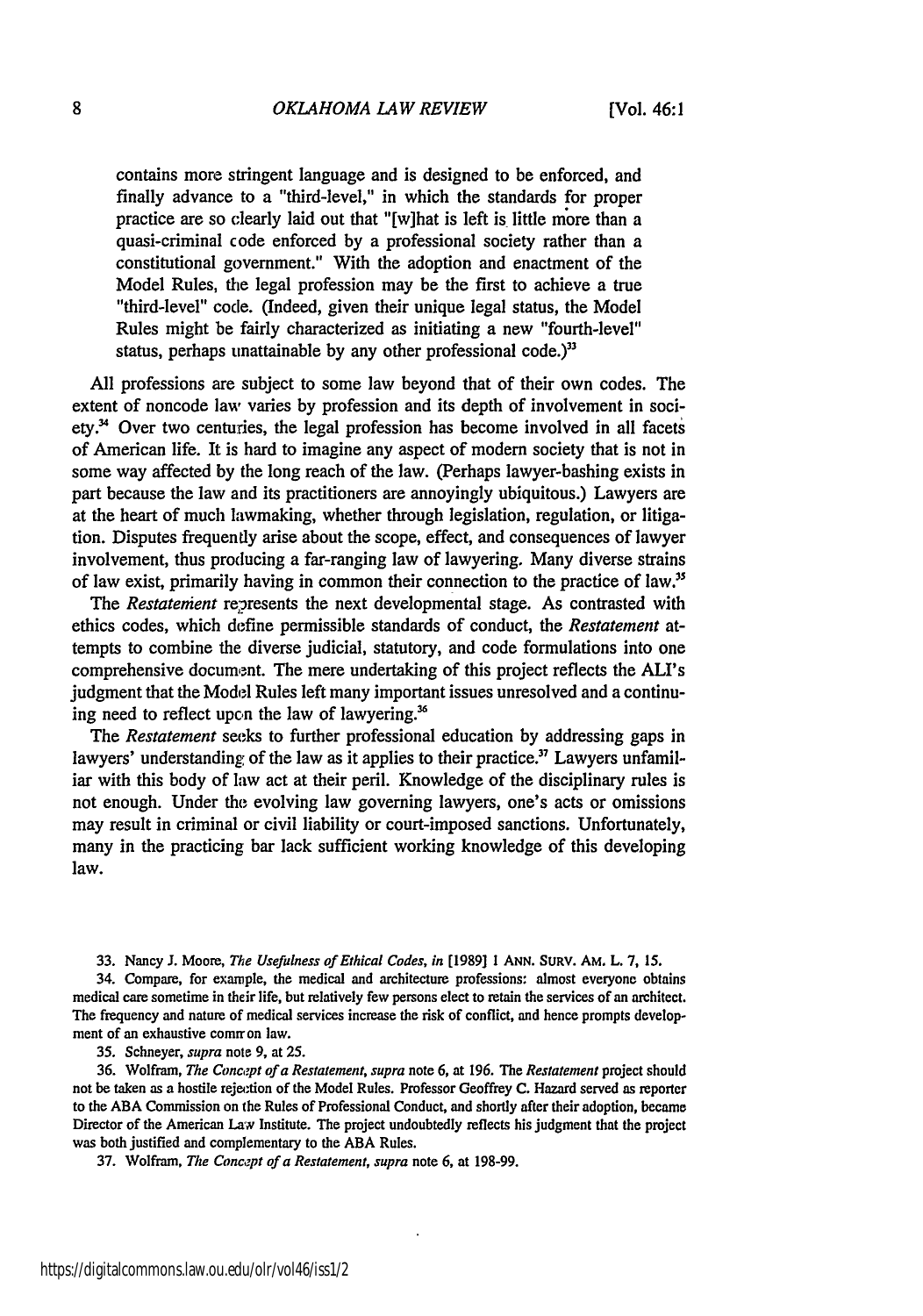Any restatement effort involves a dynamic relationship between the **ALI** and the courts, legislatures, and regulatory agencies. Although the ALI may give its blessing with the membership voting to approve the final version, it has no authority to make law. Even with the prestige of the ALI's pastworks, a given restatement provision serves only as persuasive authority and cannot bind local decision makers. State courts are free to adopt or reject any section. Prior restatements have drawn upon innovative state court opinions to fill a perceived gap in the law. $38$ 

A dynamic relationship between state law and a restatement can move in both directions to produce law reform. This phenomenon may be occurring in Oklahoma, where a tentative *Restatement* provision has influenced judicial decision making. Tentative *Restatement* section 48(2)(b) permits a lawyer to loan or guarantee a loan to a client when necessary to enable the client to withstand delays in litigation and make settlement decisions on the merits and not because of financial hardship. Two Oklahoma Supreme Court cases question whether a lawyer can be disciplined for making humanitarian loans to clients. In *Oklahoma Bar Ass'n v. Smolen,39* the parties stipulated that prohibited loans were made and agreed to the sanction of public censure. Justice Yvonne Kauger, *sua sponte,* challenged the validity of Rule 1.8(e), the ethics rule prohibiting loans to litigation clients. Her dissent asserted that the rule unconstitutionally impairs access to courts by impoverished litigants and violated section 48(2)(b). Justices Wilson and Summers dissented without opinion. Justices Opala and Hodges concurred with the decision to censure, but urged the bar association to reconsider Rule 1.8(e) in light of the tentative *Restatement* provision. At the direction of the Oklahoma Bar Association Board of Governors, the Committee on Rules of Professional Conduct has given the matter extended consideration. In August 1993, the Committee presented without recommendation a proposed amendment fashioned after *Restatement* section 48(2)(b). Although the Board of Governors rejected the amendment, the issue remains alive with the supreme court.<sup>40</sup> Having given the bar an opportunity for considered legislative action, the possibility remains for the supreme court alone to amend the rule pursuant to its supervisory authority over the bar. The rules committee was aware of this risk and considered well spent its time in researching, investigating, and debating the issue. If Oklahoma Rule 1.8 is ultimately amended to permit loans to clients for necessary

38. The most notable analogous situation arose while the second *Restatement of Contracts was* underway. Professor E. Allan Farnsworth, reporter to the *Restatement of Contracts (Second),* related a prior example of the interaction between the courts and the restatement process. In Drennan v. Star Paving Co., 333 P.2d 757 (Cal. 1958), the California Supreme Court drew upon an obscure comment in the first *Restatement* as authority for using promissory estoppel as a consideration substitute, preventing revocation of an offer on which there had been substantial reliance. The *Restatement (Second)* codified the Drennan principle in section 87(2). *See* E. Allan Farnsworth, *Ingredients in the Redaction of The Restatement (Second) of Contracts,* 81 CoLUM. L. REV. 1, 7 (1981).

39. 837 P.2d 894 (Okla. 1992).

40. *See, e.g.,* Oklahoma Bar Ass'n v. Carpenter, 64 OKLA. **B.J.** 2002,2006 (June 26, 1993) (Kauger, J., dissenting) (stating that "the provision of humanitarian, non-interest bearing loans to clients does not warrant discipline").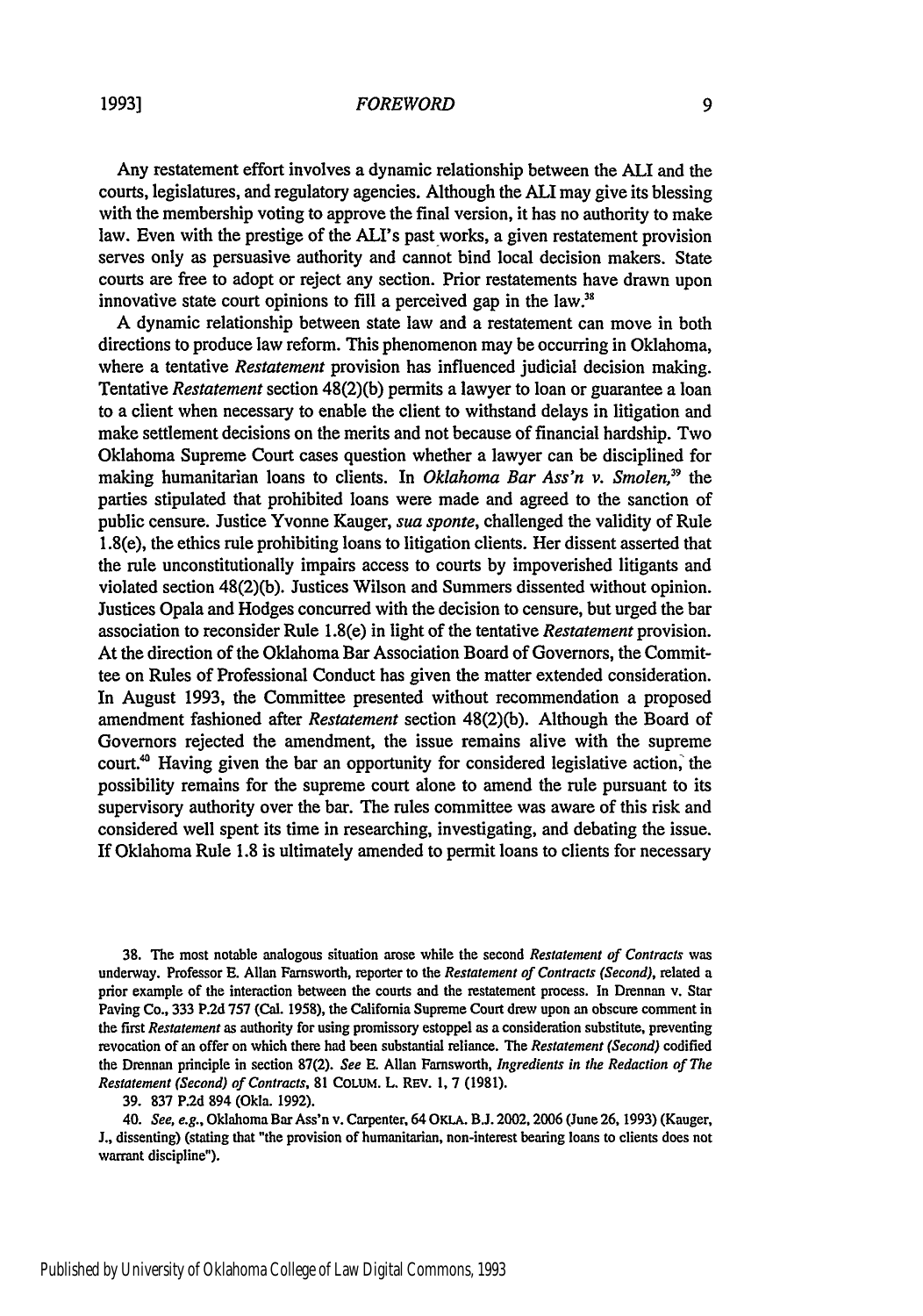living expenses, this Oklahoma experience will achieve national prominence exemplifying the dynamic relationship between the restatement process and state law.

#### *B. Making Explicit the Distinction Between Law and Ethics*

As Professor Wolfram discusses, the *Restatement* deals with law and not ethics. **By** explicitly distinguishing between the two, the *Restatement* performs an important educational function for the legal profession. In defining the extensive body of existing law, the *Restatement* directs lawyers to evaluate with legal analysis many issues that previously have been dismissed as imponderable ethical matters about which reasonable minds can differ.

Many lawyers do not understand the important distinction between "law" and "ethics." Law creates binding obligations with formal sanctions for noncompliance.<sup>41</sup> By contrast, ethics relate to questions of moral judgment, including both personal ethics and the discussion of moral philosophy as it relates to the profession. Ethics are not subject to formulation as narrow legal statements.<sup>42</sup>

Lawyers' colloquial use of the term "ethics" coincides with this distinction. Discussion of ethical questions may provoke lofty considerations of virtue, but not discrete legal principles that demand reasoned analysis about whether the proposed course of conduct is legally permissible. Law sets boundaries that cannot be crossed without the risk of adverse consequences. **By** defining a question as one of ethics, many lawyers are oblivious to the possibility that case law, rules, or statutes may address the situation and set limits on permissible conduct. Such labeling preserves for lawyers vast discretion to do what they want, unimpeded **by** legal constraints. Thus, resolving a question of ethics is often reduced to gut reaction. Years of practice tend to toughen one's moral sensibilities, with the result being that very little causes moral discomfort.<sup>43</sup> Accordingly, lawyers can find justification to pursue almost any chosen course of action, while seldom pausing to consider whether the analysis must at least begin with examination of the applicable law.

41. *Webster's New World Dictionary* defines "law," in relevant part, as **"3.** something that gives binding force to a law, or secures obedience to it, as the penalty for breaking it, or a reward for carrying it out. 4. something, as a moral principle or influence that makes a rule of conduct, a law, etc. binding." WEBSTER'S NEW WORLD DCCTIONARY 788 (2d coll. ed. 1982).

42. *Webster's* defines "ethics," in relevant part, as **"I.** the study of standards of conduct and moral judgment *.. " Id.* at 481; *see also* Wolfram, *Uncomfortable fit, supra* note **10.**

43. *See, e.g.,* Diane **E.** Ambler, *The Securities Bar, Lateral Hiring Conflicts,* **INSIGHTS,** June **1992,** at **7** (conflicts of interest antlysis often rests on little more than gut reaction); *see also* **JOHN WILuAM •CORRINGTON, THE** SOUTHERN REPORTER **(1981)** (a collection of short stories about ordinary practicing lawyers). In one passage, an elderly gentleman lawyer describes to a young associate the callousness that comes from years of practice:

One of the results of aging in the law is that you are not easily gotten to. **By** the time you have been at it thirty or forty years, you have done so many things no one should have to do that something has drained out of you, to **be** replaced with the law, like a creature trapped in mud which is hard pressed for a long, long time, leaching away the soft parts, making everything oier. **In** stone.

*Id.* at **69;** *see also* **Judith** L. Maute, *Book Review,* **37** OKLA. L. REv. **635, 637** (1984).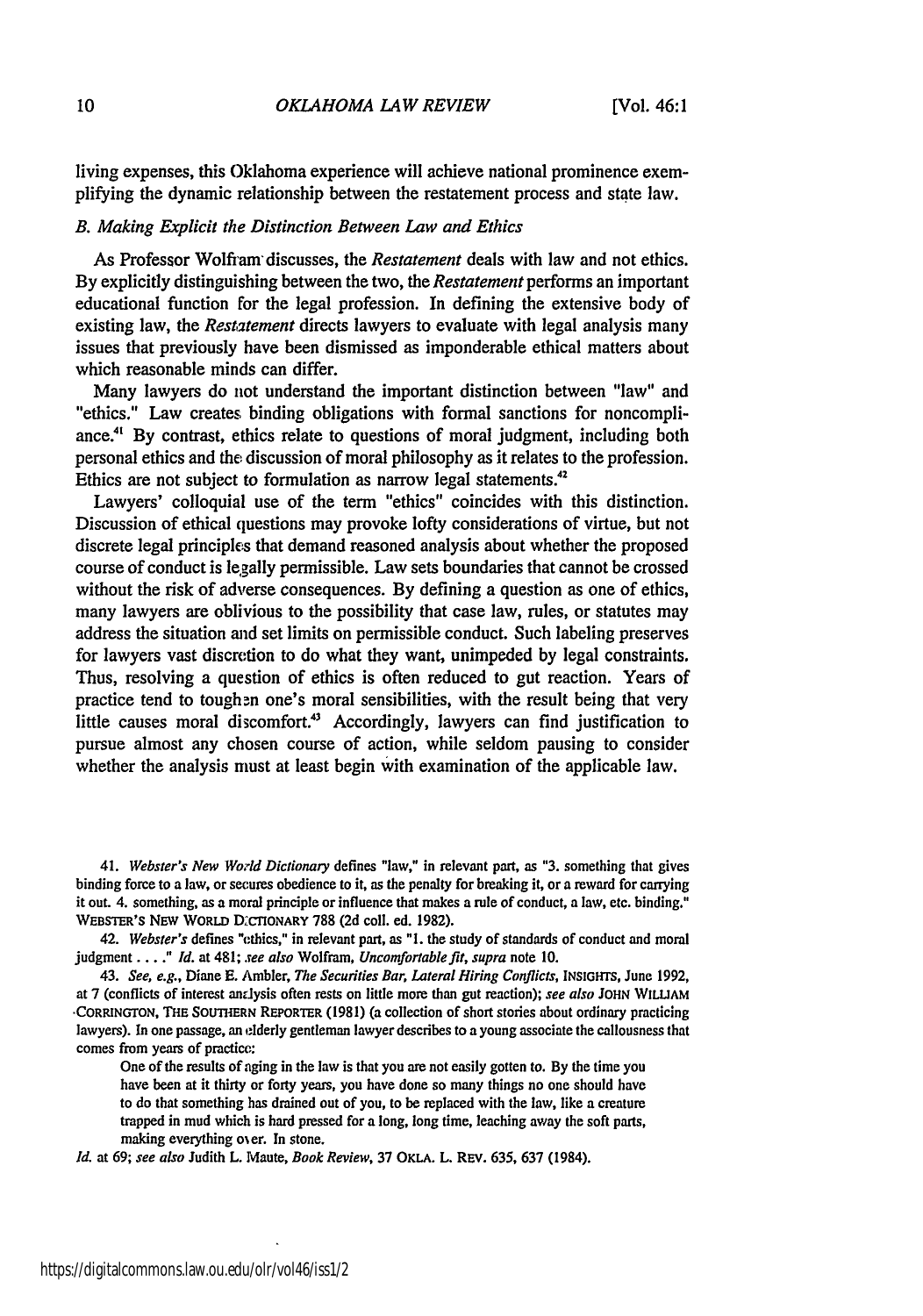The confusion between law and ethics is at least partly attributable to the history of professional regulation and the ethical discretion given to lawyers under the prior codes. The 1908 ABA Canons of Professional Ethics represent a typical first stage of development, focused mostly on listing a simple set of aspirational ideals." The **ABA** gave little thought to the need for possible enforcement mechanisms. Unwritten but shared notions of professionalism encouraged voluntary compliance; those who deviated from the ethical precepts risked professional ostracism. For the next sixty years, the law developed slowly. As expected, the Canons were seldom used for discipline. Sparse dicta scattered among reported decisions sketched some basic principles derived from agency, tort, contract, and constitutional law. Relatively few cases addressed the propriety of a lawyer's conduct in the context of liability or discipline.

The 1969 ABA Code of Professional Responsibility — the second level of code development - represented an important step in defining enforceable duties. Its tripartite structure attempted to isolate obligations of virtue (or legal ethics) from binding statements of law. Narrow statements of law, the violation of which would subject a lawyer to discipline, were contained in the Disciplinary Rules (DRs), whereas the aspirational statements were contained in Ethical Considerations (ECs).4 s Despite the drafters' good intentions, the line between law and ethics often blurred. Sometimes courts borrowed from the Ethical Considerations to determine legal obligations. At other times the Disciplinary Rules were ambiguous, giving the lawyer much discretion to decide whether or not a rule should apply. Thus, it was sometimes uncertain whether the resolution to a question was one of law or of ethics. Lacking both a coherent and identified body of law defining lawyers' obligations outside the disciplinary context, and a clear understanding of the existing rules, many lawyers regarded the ethical codes as minor impediments. Lawyers were not yet accustomed to analyzing questions arising under the Code as matters of law, evaluated with the familiar tools of research and legal reasoning.

Starting in about 1970, the development of the law of lawyering quickened. With much greater frequency, courts used the Code as authority for imposing discipline or in determining other disputes regarding lawyers' conduct. Disqualification motions based on conflicts of interest became a popular strategy to disarm an effective litigation opponent. This heightened activity provoked a new level of serious scholarship concerning legal ethics.

Although the Code was a significant improvement over the 1908 Canons, brief experience revealed several problems. Some provisions were vague or triggered circular reasoning; gaps caused courts to borrow from the aspirational Ethical Considerations; the advertising restrictions were soon found unconstitutional. In an important article, Professor Thomas Morgan criticized the Code's misplaced priorities, in which the interests of lawyers and the legal profession received top priority,

*44.* See supra note **30** and accompanying text.

i,

<sup>45.</sup> See **MODEL CODE** OF PROFESSIONAL RESPONSIBILITY Preliminary Statement **(1981).**